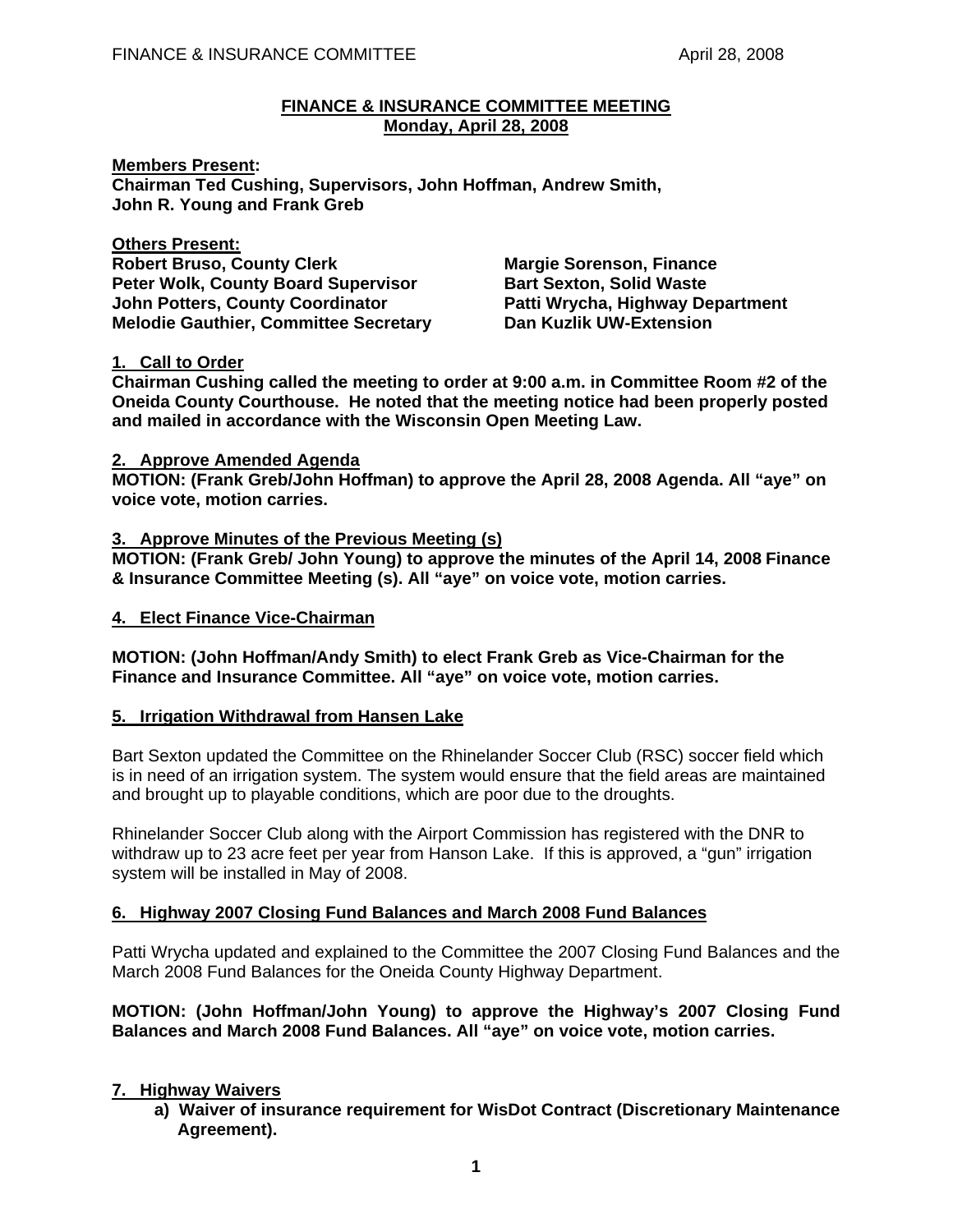Patti Wrycha is requesting the Committee waive the insurance requirement on the WisDot Contract (Discretionary Maintenance Agreement). Ms Wrycha stated that per Tom Weinsch, Corporation Counsel, and Wiese Risk Management that no insurance is required on this contract.

#### **MOTION: (Andy Smith/Frank Greb) to waiver insurance requirement for WisDot Contract (Discretionary Maintenance Agreement). All "aye" on voice vote, motion carries.**

- **b) Waiver of insurance requirement for WisDot (Removal of off right of way signs).**
- **c) Waiver of insurance requirement for State/Municipal Agreement (Design Services for CTH J STP project STH 47 to USH 51).**

Patti Wrycha explained that she spoke with Brian Desmond, Corporation Counsel and he stated that the State is self-insured and that these two waivers ( $\frac{b}{x}$  c) could be brought before the Committee for approval to waive the insurance requirements.

**MOTION: (John Hoffman/Frank Greb) to approve the waiver of insurance for WisDot Contract (Removal of off right of way signs) and the State/Municipal Agreement (Design services for CTH J STP project STH to USH 51). All "aye on voice vote, motion carries.** 

# **8. Vouchers, Reports and Purchase Orders**

#### **County Clerk**

Mr. Bruso presented bills and vouchers to the Committee for approval.

**MOTION: (John Hoffman/ Frank Greb) to approve the Clerk's bills and vouchers as presented. All "aye" on voice Vote, motion carries.** 

# **Treasurer**

Committee agreed to postpone Treasurer's March Monthly Report to May 12, 2008 meeting.

# **Information Technology Services**

Ms Sorenson presented bills, vouchers and an expense voucher for ITS to the Committee for approval.

#### **MOTION: (Andy Smith/Ted Cushing) to approve ITS bills, vouchers and expense voucher as presented. All "aye" on voice vote, motion carries.**

# **Finance**

# **9. Human Service Status Report**

Ann Cleereman updated the Committee on the Human Service Center and explained the centers programs. Ms Cleereman summarized the AODA, Developmental Disabilities, and Mental Health Year End Reports for 2007.